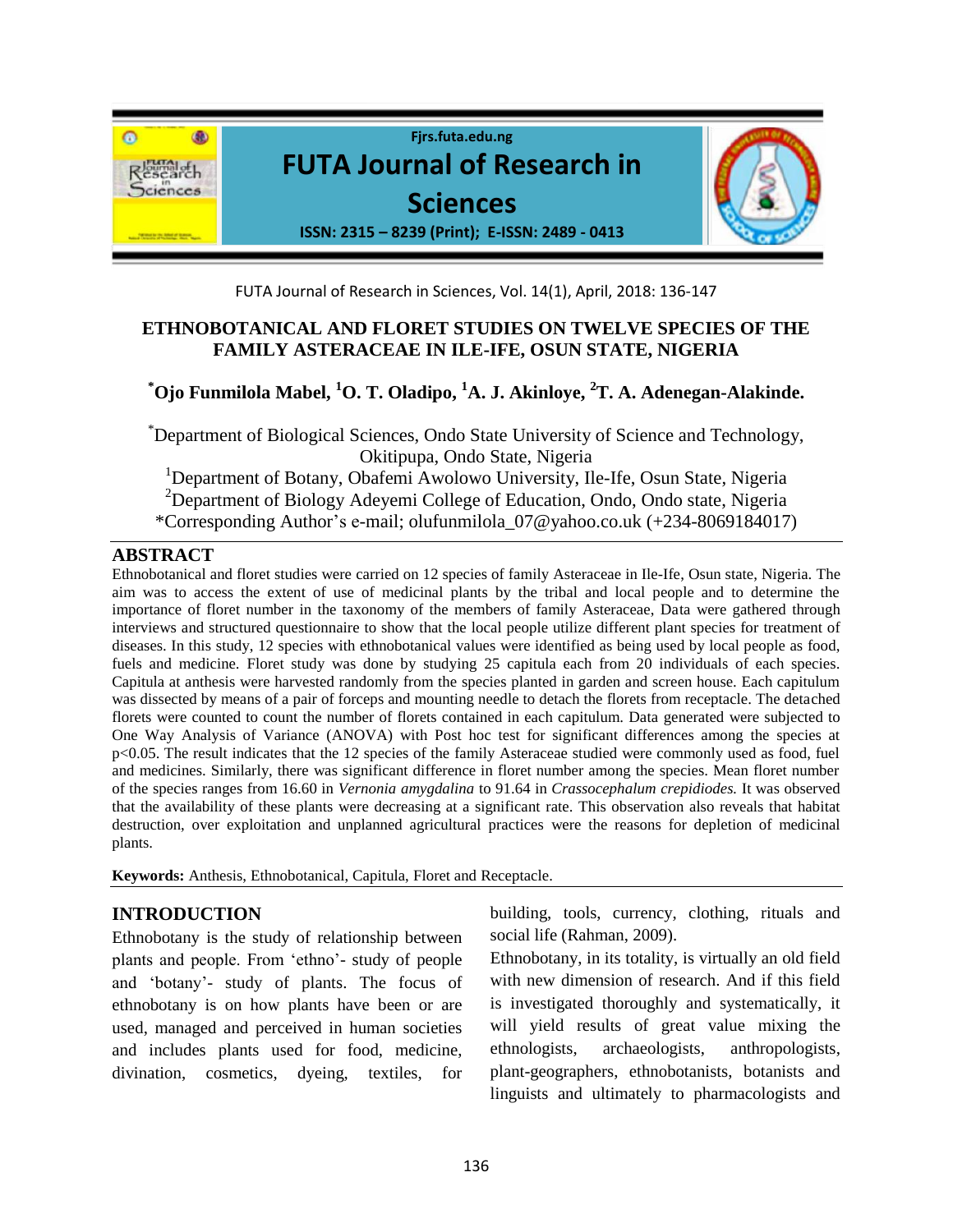phytochemists. It will appear to be a bridge between botany and medicinal plants but in fact, it is much more. It starts as step before ever in the sense supplies the 'idea' and the basic material for botanical research and study. It then takes us to the usefulness of medicinal plants. It goes a step further to help us in the application of the knowledge about the medicinal plants among the primitive people by rapport through the medicine men. (Jain, 1996).

Medicinal plants have been used as traditional treatment for numerous human diseases for thousands of years and in many parts of the world (Palombo, 2011). *Emilia praetermissa* which belongs to the family of Asteraceae is a useful plant of West Tropical Africa utilized generally as food and medicine for general healing (Burkill, 1985). *Emilia praetermissa* has been established as an anti-ulcerogenic plant producing complete mucosal cytoprotection at a dose of 500mg/kg (Tan *et al*., 1997).

Ile Ife in Osun state, Nigeria is very rich in ethnocultural heritage and traditional use of plant materials that may be of special interest in ethnobotanical informations. During ethnobotanical field studies in the study area, we came across a large number of indigenous people who are using wild and semi-wild plants for medicine and other purposes. They are very experienced in traditional medicine and are actually prescribing these plant materials for cure of different diseases.

Consequently, Isawumi, (1996) employed micro characters of florets for purpose of distinguishing two species of plant which are *Tithonia diversifolia* and *Tithonia rotundifolia*. He observed that *Tithonia diversifolia* is an erect, shrubby perennial herbaceous plant that can reach 3m or more depending on the growing conditions. There are 2-3 bundles of veins with ducts in a lobe beside those on the margins in *Tithonia diversifolia* whereas there is only one bundle in each lobe in *Tithonia rotundifolia* in the veins of disc corolla tubes. The disc styles are bifid with hispidous hairs at the tip of the branches with single narrow stigmatic surface at the base usually swollen with distinct small cells regularly shaped in *Tithonia diversifolia* whereas such cells are lacking in *Tithonia rotundifolia*.

Adedeji and Olawale (2008) studied the biosystematics of *Tridax procumbens.* They were able to identify and documented the important morphological features, vegetative and floral characters including the floret numbers, measurement, colour and shape.

Therefore, this paper is restricted to the medicinal uses and floret studies of 12 of such plants. The objectives of this study are to investigate the present ethnobotanical status of the species in the family Asteraceae; document the species of the family Asteraceae being used for medicine in the study area; assess the extent of use of medicinal plants by the tribal and local people and determine the importance of floret number in the taxonomy of the family Asteraceae.

# **MATERIALS AND METHODS Ethnobotanical studies**

This is mainly based on information gathered from the interview with the "Tribal and local people" on the plants that are of economic importance to them. Relevant plants were collected from the study area, identified and preserved at the herbarium (IFE Herbarium) of the Department of Botany, Obafemi Awolowo University, Ile-Ife, Osun state, Nigeria.

First step was interviewing the "Tribal and local people" about the plants they used in daily life. These included plants that have some economic importance as fruits, vegetables, furniture, drug etc. Collections were made throughout the year and special care was taken not to miss the flowering stages or the fruits. In all cases, multiple sets of collections were made. During collection, attempts were made to know the local names of the plants. All field data e.g. date, collection number, habitat, uses and distribution were recorded. Herbarium sheets were prepared in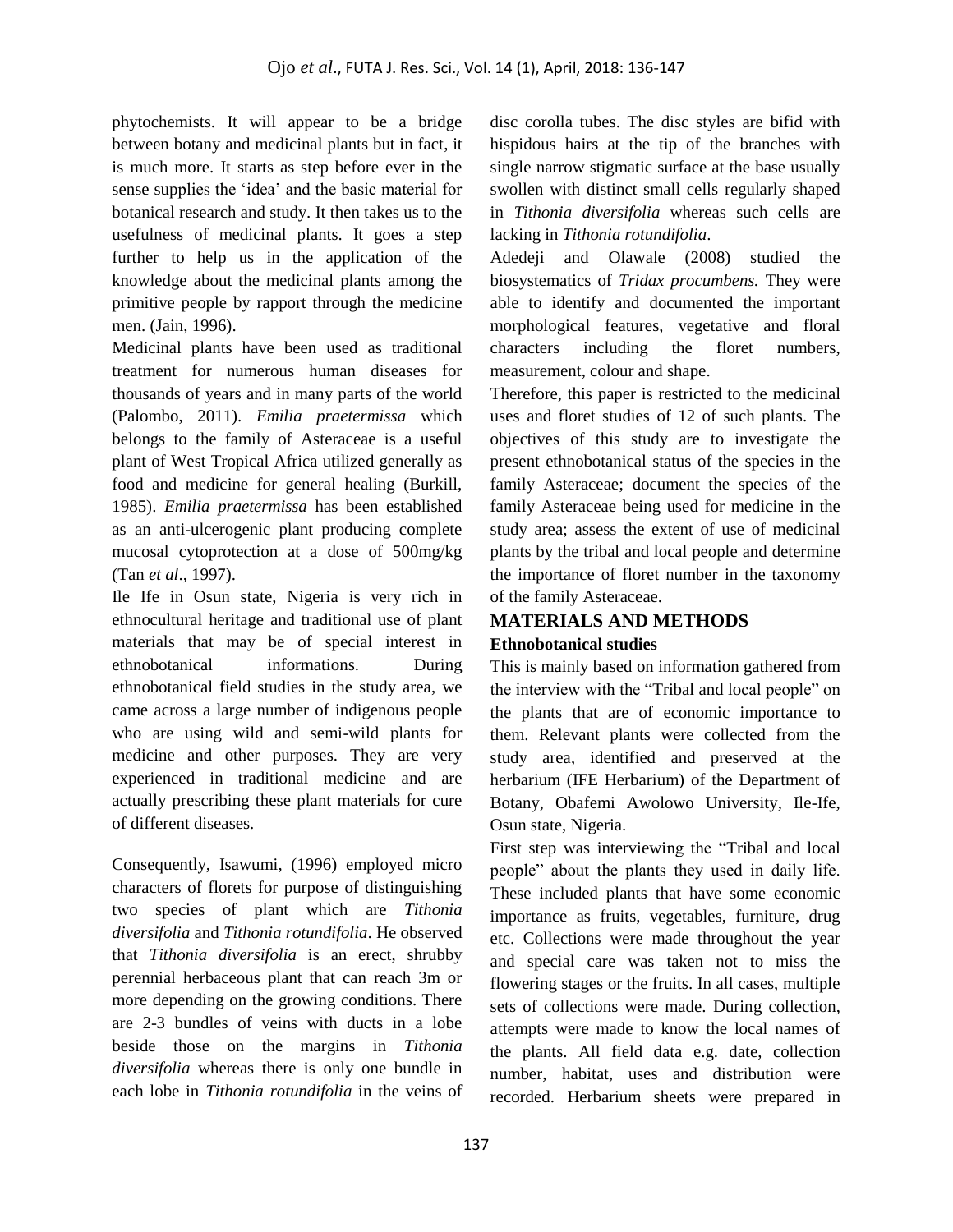multiple sheets and flowers were preserved in 70% alcohol for future study.

Publications of Agharkar (1991), Ahmed (2008), Alam (1992), Anisuzzam (2007) Koche *et al*. (2008), Khan et al (2008), Rahman (2008, 2009, 2010, 2011,) Roy et al. (2008) were consulted for identification and information about medicinal uses of the taxa.

For this present investigation, interviews were conducted with"Tribal and local people" in the study area covering different aspects, i.e. (a) Holding number.(b) Owner of the house. (c) Family members and age groups. (d) Sources of income. (e) List of plants used by them. (f) Purpose of use. (g) the quantity used. (h) Method of use, (i) place of collection (j) Abundance of the plants.

#### **Determination of Floret Numbers.**

**C**apitula at anthesis were harvested randomly from the species planted in garden and screen house. Twenty-five capitula from twenty plants of each species were used during each investigation for assessment of number of florets per capitulum. Each capitulum was dissected by means of a pair of forceps and mounted needle to detach the florets from the receptacle. Floret numbers were subjected to Analysis of Variance (ANOVA) for significant differences among the species at p<0.05.

# **RESULTS**

### **Table 1: Twelve species in the family of Asteraceae studied and their geographical locations**

# **SPECIES LOCATIONS COORDINATES**

*Ageratum.conyzoides Linn.* Pharm. Dept., O.A.U. Ile-Ife. *Ageratum.conyzoides Linn.* Civil Engr. Dept, O.A.U. Ile-Ife. *Ageratum.conyzoides* Linn. Pharm. Dept., O.A.U. Ile-Ife. *Ageratum. conyzoides Linn.* Botanical Garden. O.A.U. Ile-Ife. Ageratum. conyzoides Linn. Food Sci. & Tech Dept, O.A.U. Ile-Ife

*Aspilia africana* (Pers) C.D. Adams. Back of Botany Dept. O.A.U. Ile-Ife.

*Aspilia africana* (Pers) C.D. Adams. Behind Conf. Centre, O.A.U. Ile-Ife *Aspilia africana* (Pers) C.D. Adams Along First Bank, O.A.U. Ile- Ife *Aspilia africana* (Pers) C.D. Adams. Pharm. Dept., O.A.U. Ile-Ife. Aspilia africana (Pers) C.D. Adams. Botanical Garden. O.A.U. Ile-Ife.

| Bidens pilosa Linn. | White house car park, O.A.U. Ile-Ife. | N $07^0$ 31.141, E $004^0$ 31.289, 285n                   |
|---------------------|---------------------------------------|-----------------------------------------------------------|
| Bidens pilosa Linn. | Behind Conf. Centre, O.A.U. Ile-Ife.  | N 07 <sup>0</sup> 31.420, E 004 <sup>0</sup> 31.836, 269n |
| Bidens pilosa Linn. | Pharm. Dept., O.A.U. Ile-Ife.         | N 07 <sup>0</sup> 31.162, E 004 <sup>0</sup> 31.580, 267n |
| Bidens pilosa Linn. | Along First Bank, O.A.U. Ile-Ife.     | N $07^0$ 30.993, E 004 <sup>0</sup> 31.367, 268n          |
| Bidens pilosa Linn. | Back of Social Sci., O.A.U. Ile-Ife.  | N 07 <sup>0</sup> 31.293E 004 <sup>0</sup> 31.314, 305m   |
|                     |                                       |                                                           |

*Chromolaena odorata* (L) K. &Robinson. Conf. Centre, O.A.U. Ile-Ife. *Chromolaena odorata (L). K. & Robinson. Old Bukateria O.A.U. Ile-Ife. Chromolaena odorata* (L) K. &Robinson. Back of Soc. Sci., O.A.U. Ile-Ife. Chromolaena odorata (L) K. &Robinson. Zoological Garden, O.A.U. Ile-Ife. N 07<sup>0</sup>31.292, E 004<sup>0</sup>31.375, 291m *Chromolaena odorata* (L) K. &Robinson. Rd 7 gate Area, O.A.U. Ile-Ife.

 $N 07^0$  31.421, E 004<sup>0</sup> 31.835, 271m  $N$  07<sup>0</sup> 31.299, E 004<sup>0</sup> 31.207, 298m N 07<sup>0</sup>31.293E 004<sup>0</sup> 31.314, 305m N 07<sup>0</sup>30.790, E 004<sup>0</sup> 32.922, 259m

N 07<sup>0</sup> 31.162, E 004<sup>0</sup> 31.580, 267m

 $N 07^0$  31.248, E 004 $^0$  31.593,287m

N 07<sup>0</sup> 31.249, E 004<sup>0</sup> 31.562, 273m

 $N 07^0$  31.420, E 004<sup>0</sup> 31.836, 269m

 $N 07^0 30.993$ , E  $004^0 31.367$ , 268m

 $N$  07<sup>0</sup> 31.162, E 004<sup>0</sup> 31.580, 267m

 $^{0}$ 31.248, E 004<sup>0</sup> 31.593, 280m

285m

269m

267m

268m

 $N 07^0$  31.162, E 004<sup>0</sup> 31.580, 267m

N 07<sup>0</sup>31.248, E 004<sup>0</sup> 31.593, 280m

 $N 07^0$  31.248, E 004<sup>0</sup> 31.593, 280m

#### **SPECIES LOCATIONS COORDINATES**

*Crassocephalum crepidiodes* (Benth) S. Moore. Olonade street, Ile-Ife. *Crassocephalum crepidiodes* (Benth) S. Moore. Along Rd 8. O.A.U, Ile-Ife.

 $N 07^0$  31.145, E 004<sup>0</sup> 31.643, 275m  $N$  07<sup>0</sup> 31.151, E 004<sup>0</sup> 31.693 274m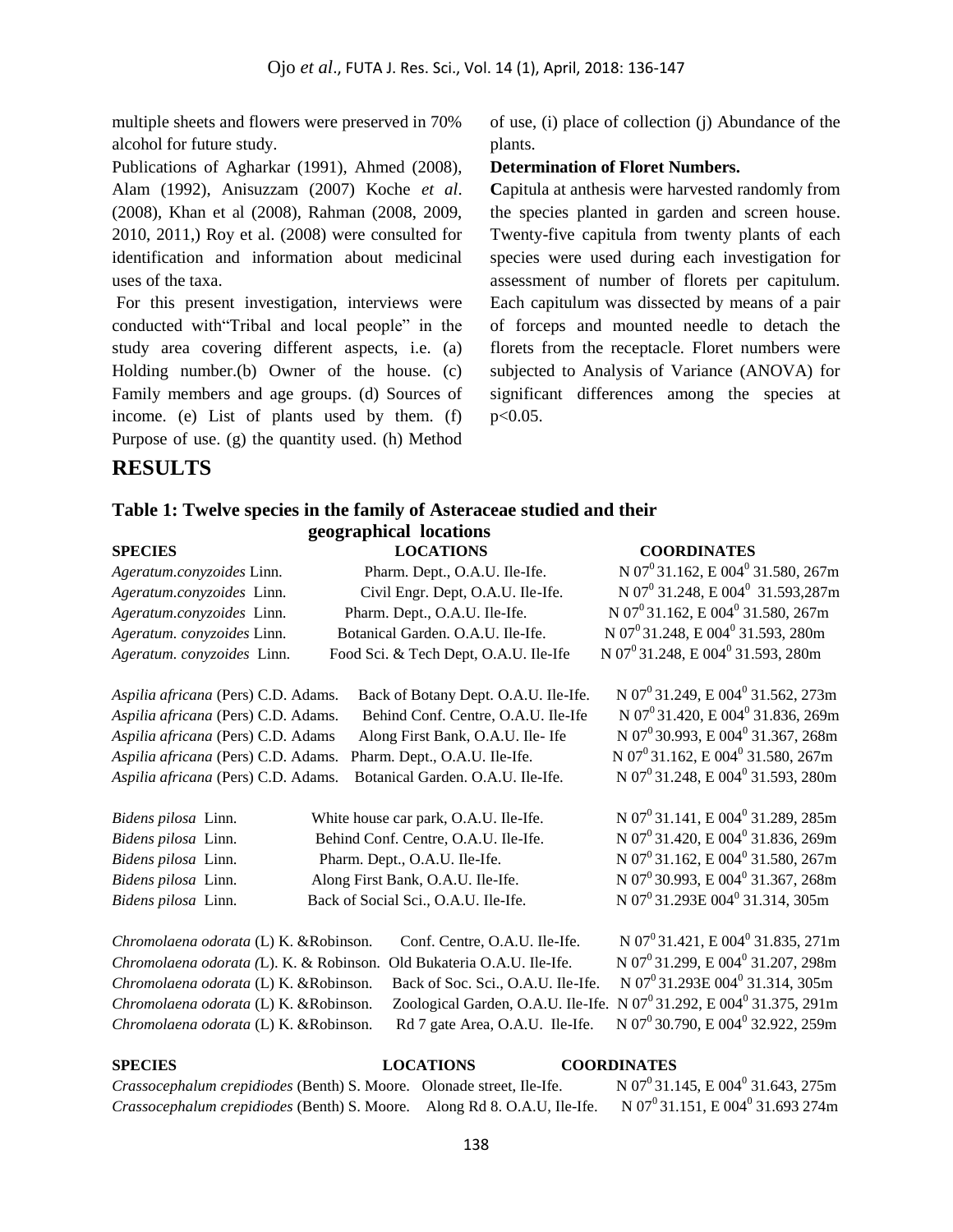*Crassocephalum crepidiodes* (Benth) S. Moore Rd. 7, O.A.U. Ile-Ife *Crassocephalum crepidiodes* (Benth) S. Moore Rd. 7, O.A.U. Ile-Ife. *Crassocephalum crepidiodes* (Benth) S. Moore Olonade street, Ile-Ife.

*Emilia praetermissa Milne-Redhead* Bot. Garden. O.A.U. Ile-Ife *Emilia praetermissa* Milne-Redhead Rd. 7, O.A.U. Ile-Ife. *Emilia praetermissa Milne-Redhead* Chem. Engr. Dept. O.A.U, Ile-Ife. *Emilia praetermissa Milne-Redhead* Conf. Centre, O.A.U. Ile-Ife.

*Tithonia diversifolia* (Hemsl) A. Gray Parks & Garden, O.A.U. Ile-Ife. *Tithonia diversifolia* (Hemsl) A. Gray Civil Engr Dept. O.A.U. Ile-Ife *Tithonia diversifolia* (Hemsl) A. Gray Rd. 7 gate Area, O.A.U. Ile-Ife.

*Emilia praetermissa* Milne-Redhead Geology Dept., O.A.U. Ile-Ife

*Launaea taraxacifolia* Willd Bot.Garden. O.A.U. Ile-Ife *Launaea taraxacifolia* Willd Conf. Centre, O.A.U. Ile-Ife. *Launaea taraxacifolia* Willd Ajose Lecture Theatre, O.A.U. Ile-Ife. *Launaea taraxacifolia* Willd Back of Bot. Dept. O.A.U. Ile-Ife. *Launaea taraxacifolia* Willd Parks & Garden, O.A.U. Ile-Ife.

*Synedrella nodiflora* Gaertn. Back of Bot. Dept. O.A.U. Ile-Ife. *Synedrella nodiflora* Gaertn. *Chem. Engr. Dept. O.A.U, Ile-Ife. Synedrella nodiflora* Gaertn. Back of P.H.E Dept. O.A.U. Ile-Ife. *Synedrella nodiflora* Gaertn. In front of Oduduwa Hall, O.A.U. Ile-Ife. *Synedrella nodiflora* Gaertn. Parks & Garden, O.A.U. Ile-Ife.

*Tithonia diversifolia* (Hemsl) A. Gray Chem. Engr. Dept. O.A.U, Ile-Ife. *Tithonia diversifolia* (Hemsl) A. Gray Back of Bot. Dept. O.A.U. Ile-Ife.

*Tridax procumbens* Linn. Along First Bank, O.A.U. Ile-Ife. *Tridax procumbens* Linn. In Front of Oduduwa Hall, O.A.U. Ile-Ife *Tridax procumbens* Linn. Behind Chem. Engr. Dept. O.A.U, Ile-Ife. *Tridax procumbens* Linn. Front of Civil Engr. Dept. O.A.U. Ile-Ife. *Tridax procumbens* Linn. Parks & Garden, O.A.U. Ile-Ife. *Vernonia amygdalina* Del. Cent Farm along Rd.7 gate O.A.U. Ile-Ife

*Vernonia amygdalina* Del. Cent Farm along Rd 7 gate,, O.A.U. Ile-Ife. *Vernonia amygdalina* Del. Cent Back of Bot. Dept. O.A.U. Ile-Ife. *Vernonia amygdalina* Del. Cent Parks & Garden, O.A.U. Ile-Ife. *Vernonia amygdalina* Del. Cent Old Bukateria O.A.U. Ile-Ife.

*Vernonia cinerea* Linn. Chem. Engr. Dept. O.A.U, Ile-Ife. *Vernonia cinerea* Linn. Along First Bank, O.A.U. Ile-Ife *Vernonia cinerea* Linn. Back of Bot. Dept. O.A.U. Ile-Ife. *Vernonia cinerea* Linn. Along First Bank, O.A.U. Ile-Ife. *Vernonia cinerea* Linn. In Front of Oduduwa Hall, O.A.U. Ile-Ife.

N 07<sup>0</sup>30.789, E 004<sup>0</sup> 32.923, 251m  $N 07^0 30.787$ , E 004<sup>0</sup> 32.924, 261m N 07<sup>0</sup> 31.145, E 004<sup>0</sup> 31.643, 275m

 $N$  07<sup>0</sup> 31.254, E 004<sup>0</sup> 31.284, 263m N 07<sup>0</sup>31.248, E 004<sup>0</sup> 31.593, 280m  $N$  07<sup>0</sup> 30.789, E 004<sup>0</sup> 32.923, 251m  $N 07^0$  31.151, E 004<sup>0</sup> 31.693, 274m  $N$  07<sup>0</sup> 31.420, E 004<sup>0</sup> 31.836, 269m

N 07<sup>0</sup>31.248, E 004<sup>0</sup> 31.593, 280m  $N 07^0$  31.420, E 004<sup>0</sup> 31.836, 269m N 07<sup>0</sup>31.260, E 004<sup>0</sup> 31.594, 278m N 07<sup>0</sup> 31.251, E 004<sup>0</sup> 31.594, 284m  $N$  07<sup>0</sup> 31.404, E 004<sup>0</sup> 31.823, 263m

 $N 07^0$  31.249, E 004<sup>0</sup> 31.562, 273m  $N 07^0$  31.151, E 004<sup>0</sup> 31.693, 274m N 07<sup>0</sup>31.045, E 004<sup>0</sup> 31.329, 273m  $N$  07<sup>0</sup> 31.142, E 004<sup>0</sup> 31.291, 275m N 07<sup>0</sup>31.404, E 004<sup>0</sup> 31.823, 263m

### **SPECIES****LOCATIONS****COORDINATES**

 $N 07^0$  31.151, E 004<sup>0</sup> 31.693, 274m  $N$  07<sup>0</sup> 31.404, E 004<sup>0</sup> 31.823, 263m N 07<sup>0</sup>31.362, E 004<sup>0</sup> 31.913, 294m  $N$  07<sup>0</sup> 30.811, E 004<sup>0</sup> 32.915, 255m  $N$  07<sup>0</sup> 31.249, E 004<sup>0</sup> 31.562, 273m

 $^{0}$ 30.993, E 004 $^{0}$ 31.367, 268m N 07<sup>0</sup>31.142, E 004<sup>0</sup> 31.291, 275m  $N 07^0$  31.151, E 004<sup>0</sup> 31.693, 274m  $N$  07<sup>0</sup> 31.362, E 004<sup>0</sup> 31.913, 294m N 07<sup>0</sup>31.404, E 004<sup>0</sup> 31.823, 263m  $N 07^0$  30.787, E 004<sup>0</sup> 32.924, 261m

N 07<sup>0</sup>30.811, E 004<sup>0</sup> 32.915, 255m  $N$  07<sup>0</sup> 31.251, E 004<sup>0</sup> 31.594, 284m  $N 07^0$  31.404, E 004<sup>0</sup> 31.823, 263m N 07<sup>0</sup>31.299, E 004<sup>0</sup> 31.207, 298m

 $N 07^0$  31.151, E 004<sup>0</sup> 31.693, 274m  $N 07^0 30.993$ , E  $004^0 31.367$ , 268m N 07<sup>0</sup>31.249, E 004<sup>0</sup> 31.562, 273m N 07<sup>0</sup>30.993, E 004<sup>0</sup> 31.367, 263m N 07<sup>0</sup>31.142, E 004<sup>0</sup> 31.291, 275m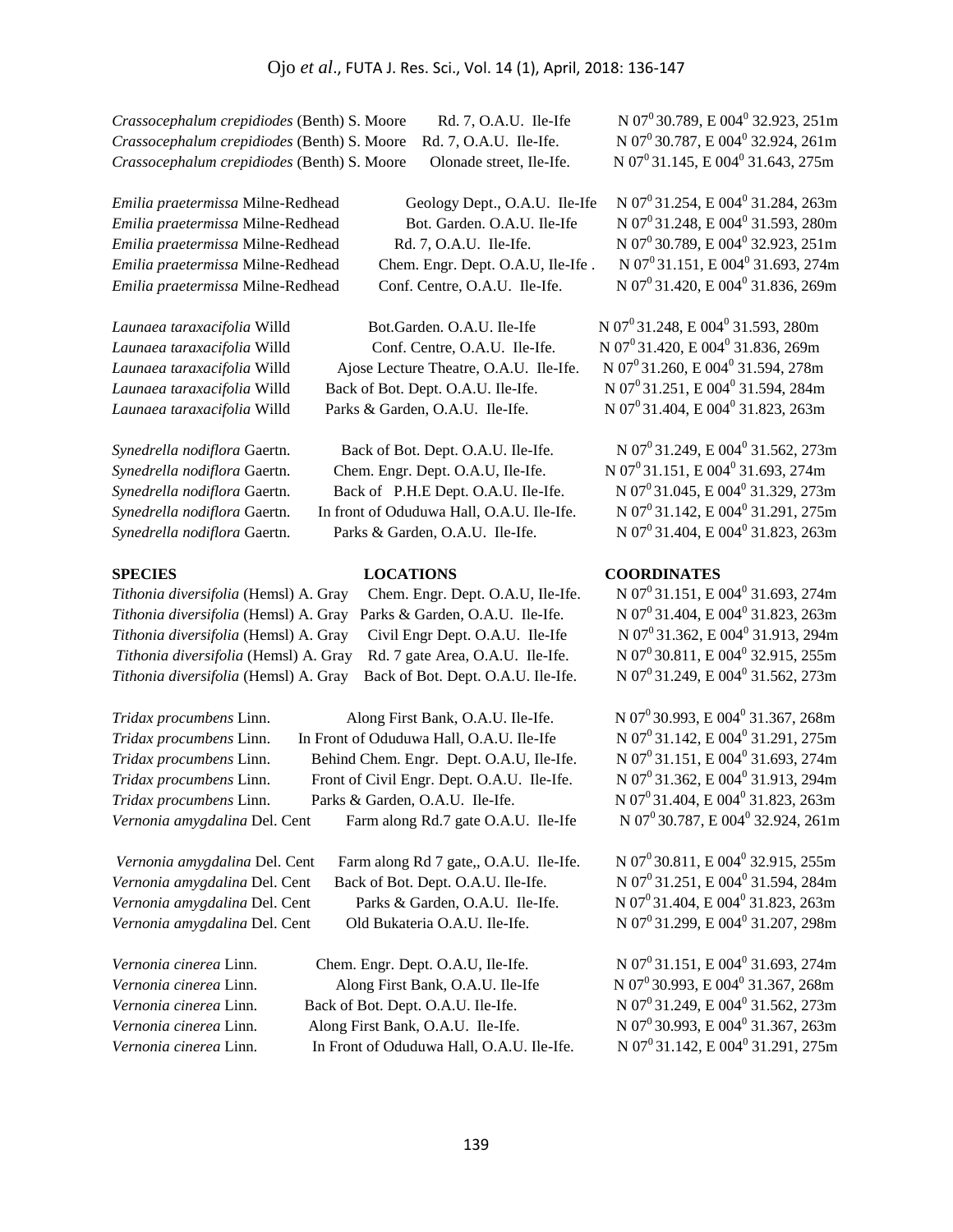#### **LEGENDS:**

Bot. - Botany/Botanical Chem. – Chemical Conf. - Conference Dept. – Department Engr. – Engineer/Engineering O.A.U. – Obafemi Awolowo University Pharm. – Pharmacy P.H.E. – Physical and Health Education Rd. – Road Sci. –Science Tech. –Technology









# **PLATE 1: The Cultivation of Species Studied**

**A-** *Ageratum conyzoides***. B-** *Aspilia africana***. C-** *Bidens pilosa***.** 

 **D-** *Chromolaena odorata*. **E**- *Crassocephalum crepidiodes.* **F**- *Emilia praetermissa.*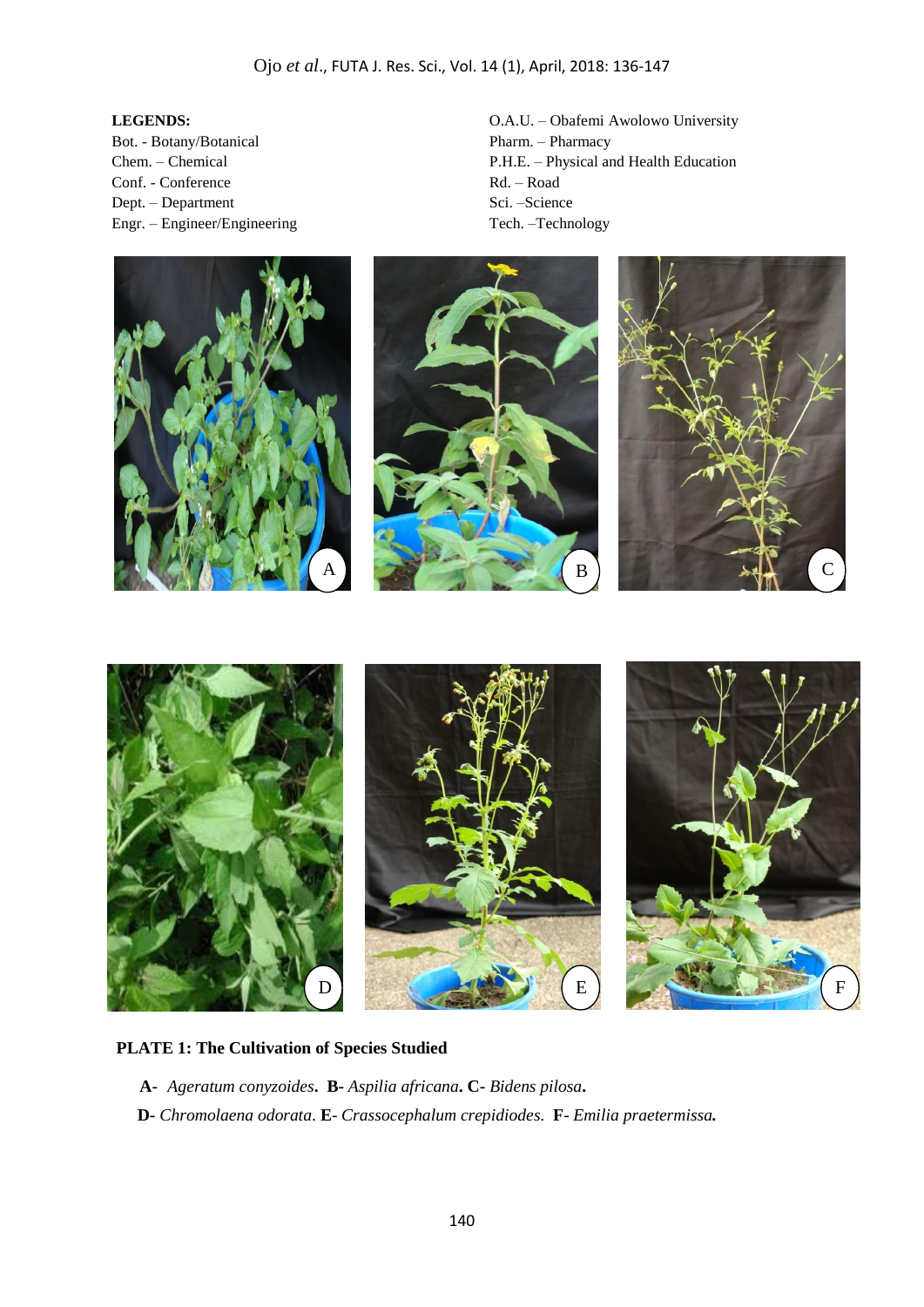

# **PLATE 2: The Cultivation of Species Studied**

**G-** *Launaea taraxacifolia***. H-** *Synedrella nodiflora* **. I-** *Tithonia diversifolia***. J-** *Tridax procumbens* **K**- *Vernonia amygdalina.* **L**- *Vernonia cinerea*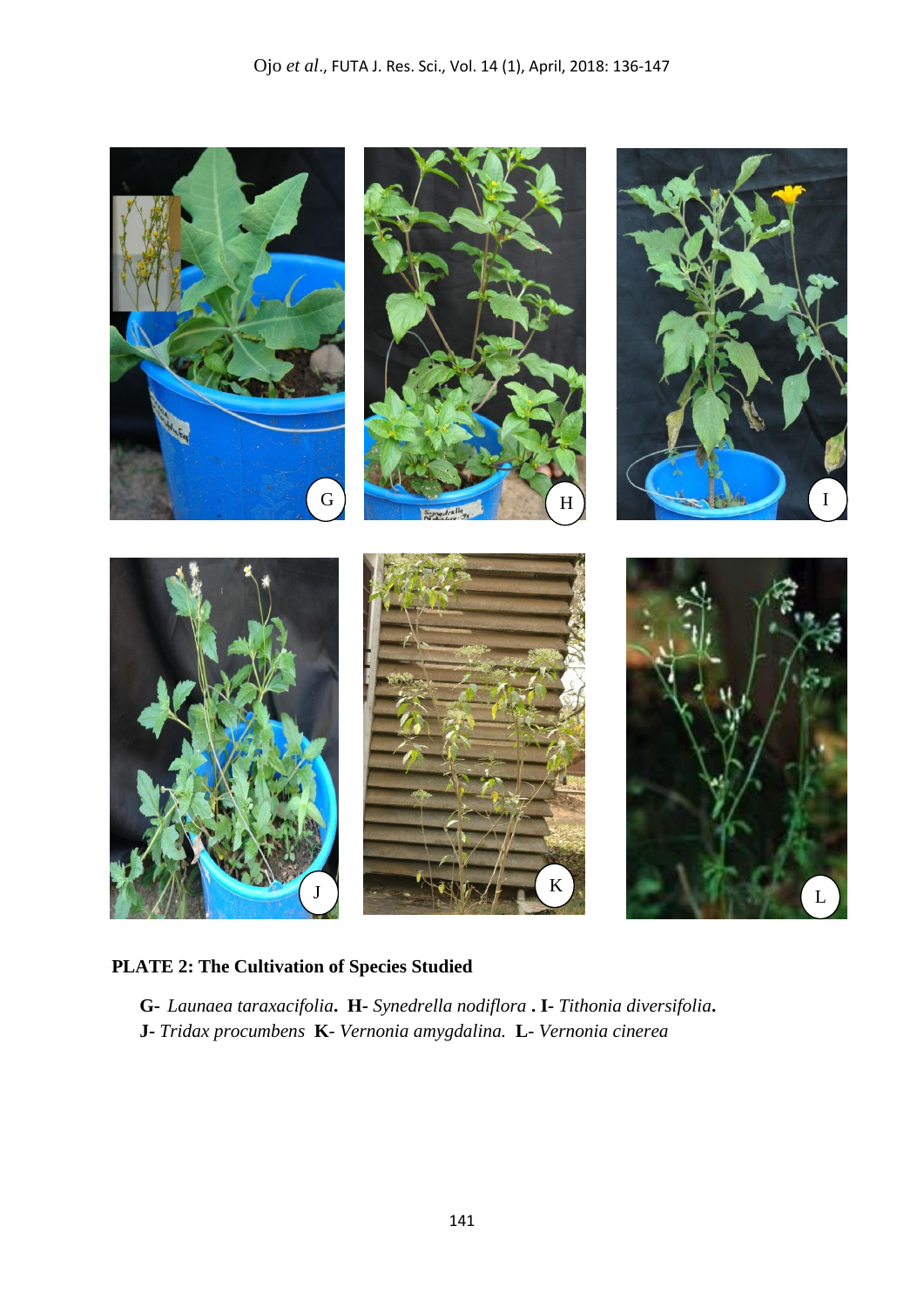## **Floret studies of the 12 species in the family**  *Asteraceae*

The result of the floret count in the genera studied is shown in Table 2. There were significant differences among the species in the number of florets contained in each capitulum. The low variability trend in the number of florets

per capitulum within each species is noteworthy. Statistical analysis using Analysis of Variance reveals that floret number of the species studied is significantly different and species-specific. Mean floret number of the species studied ranges from 16.60 in *Vernonia amygdalina* to 91.64 in *Crassocephalum crepidioides*.

| <b>Species Studied</b>      | <b>Mean Floret Number</b> | Range      |
|-----------------------------|---------------------------|------------|
| Ageratum conyzoides         | 47.12                     | $31 - 63$  |
| Aspilia africana            | 53.96                     | $44 - 69$  |
| Bidens pilosa               | 38.44                     | $30 - 46$  |
| Chromolaena odorata         | 27.84                     | $26 - 31$  |
| Crassocephalum crepidioides | 91.64                     | $75 - 104$ |
| Emilia praetermissa         | 87.60                     | $76 - 102$ |
| Launaea taraxacifolia       | 20.16                     | $17 - 24$  |
| Synedrella nodiflora        | 18.68                     | $14 - 20$  |
| Tithonia diversifolia       | 51.52                     | $41 - 59$  |
| Tridax procumbens           | 53.64                     | $42 - 68$  |
| Vernonia amygdalina         | 16.60                     | $16 - 19$  |
| Vernonia cinerea            | 20.84                     | $16 - 25$  |
|                             |                           |            |

**Table 2: Mean floret number in the species studied in the Family** *Asteraceae*

Ethnobotanical data have been gathered on the traditional uses of plant species especially for blood pressure, cough, chickenpox, constipation, dysentery, diarrhea, diabetes, eczema, fever, headache, heart, menstrual disease, worm.

By applying survey interview, collection and identification methods, different ethnobotanical and ethnomedicinal information were accumulated. The check-list of information about the plant materials collected from the study area are described in the table below: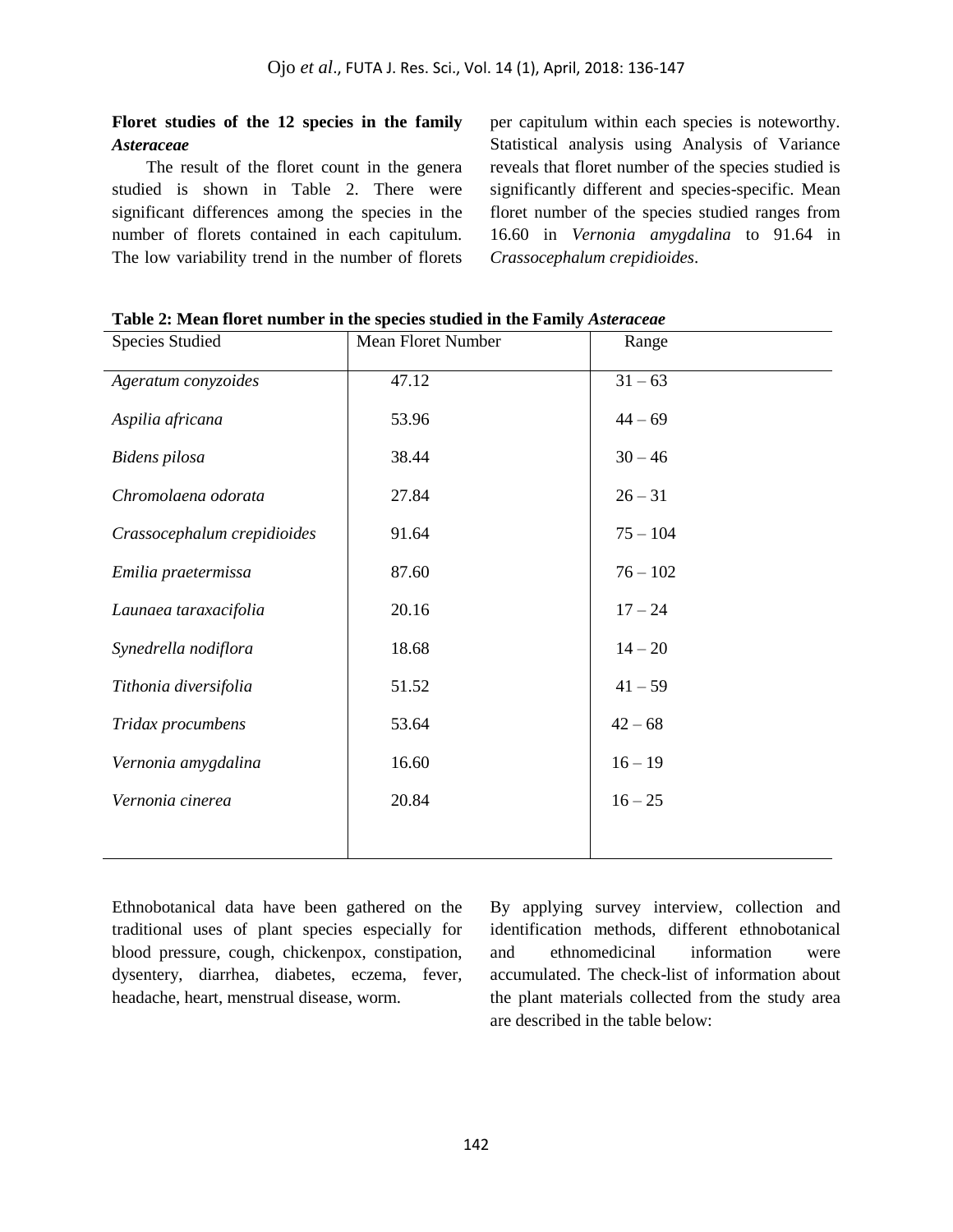# **TABLE 3: ETHNOBOTANICAL VALUES OF THE TWELVE SPECIES STUDIED**

| Species             | Local names | Habit               | Part of Plant | Uses                                                     |
|---------------------|-------------|---------------------|---------------|----------------------------------------------------------|
| Ageratum            | Apasa       | Annual herb         | Leaf          | Treatment of leprosy, stomach                            |
| conyzoides Linn     | Arusansan   |                     | <b>Stem</b>   | disorder, skin diseases.                                 |
|                     | Imi-esu     |                     | Root          | Heals wound                                              |
|                     |             |                     | Whole plant   | Fuel                                                     |
| Aspilia<br>africana | Yunriyun    | Perennial herb      | Leaf          | Stop internal bleeding in women                          |
| (Pers)C.D. Adams    | Yonyon-     |                     | Root          | Fodder for livestocks, rabbits                           |
|                     | aghute      |                     | Whole plant   | and guinea pigs                                          |
|                     |             |                     |               | Cures gonorrhea and scorpion                             |
|                     |             |                     |               | stings                                                   |
|                     |             |                     |               | Treatment of rheumatic pains                             |
| Bidens pilosa Linn  | Abere oloko | Annual herb         | Leaf          | inflammation<br>Treatment<br>of                          |
|                     | Aganmoyan   |                     | Root          | Immunological<br>disorders,                              |
|                     | Akisan      |                     | Shoot         | digestive disorders,<br>infectious                       |
|                     |             |                     | Flower        | diseases,<br>metabolic<br>cancers,                       |
|                     |             |                     | Whole plant   | syndrome, wounds, snake bites,                           |
|                     |             |                     |               | diarrhea                                                 |
| Chromolaena         | Akintola    | Annual<br><b>or</b> | Leaf          | Treatment of dysentery, cures                            |
| Linn.<br>odorata    |             | Perennial herb      | Root          | malaria, burns, cuts, toothache,                         |
| Kings<br>&          |             |                     | Whole plant   | diarrhea, skin diseases                                  |
| Robbinson           |             |                     |               |                                                          |
| Crassocephalum      | Ebolo       | Annual herb         | Leaf          | Used as vegetables in soups and                          |
| crepidioides        |             |                     | Root          | stews, Treatment of indigestion,                         |
| (Benth) S. Moore    |             |                     | Whole plant   | swollen lips                                             |
|                     |             |                     |               | Eaten by livestocks as useful                            |
|                     |             |                     |               | green fodder for poultry                                 |
|                     |             |                     |               | The scent is a snake repellant                           |
| Emilia              | Odundun     | Perennial herb      | Leaf          | Eaten as spinach                                         |
| Praetermissa        | odo         |                     | Root          | Treatment of disorders, external                         |
| Milne-Redhead       |             |                     | Whole plant   | sores, colic in babies                                   |
|                     |             |                     |               | Used as eye drops                                        |
| Launaea             | Yanrin      | Annual<br><b>or</b> | Leaf          | Eaten fresh as a salad or cooked                         |
| taraxacifolia Willd |             | perennial herb      | Root          | in soups and sauces, vegetables                          |
|                     |             |                     | Whole plant   | in soup                                                  |
|                     |             |                     |               | Treatment<br>against<br>vomiting,                        |
|                     |             |                     |               | teeth pain, diabetes<br>Rubbed on the limits of children |
|                     |             |                     |               |                                                          |
|                     |             |                     |               | to aid walking                                           |
| Synedrella          | Aluganbi    | Annual herb         | Leaf          | Cattle fodder                                            |
| nodiflora<br>Linn.  | Ponripon-   |                     | Root          | Fuels                                                    |
| Gaertn              | eluju       |                     | Whole plant   | Cures leprosy, Prevents tetanus                          |
|                     | Tanna-poso  |                     |               | if applied to wound                                      |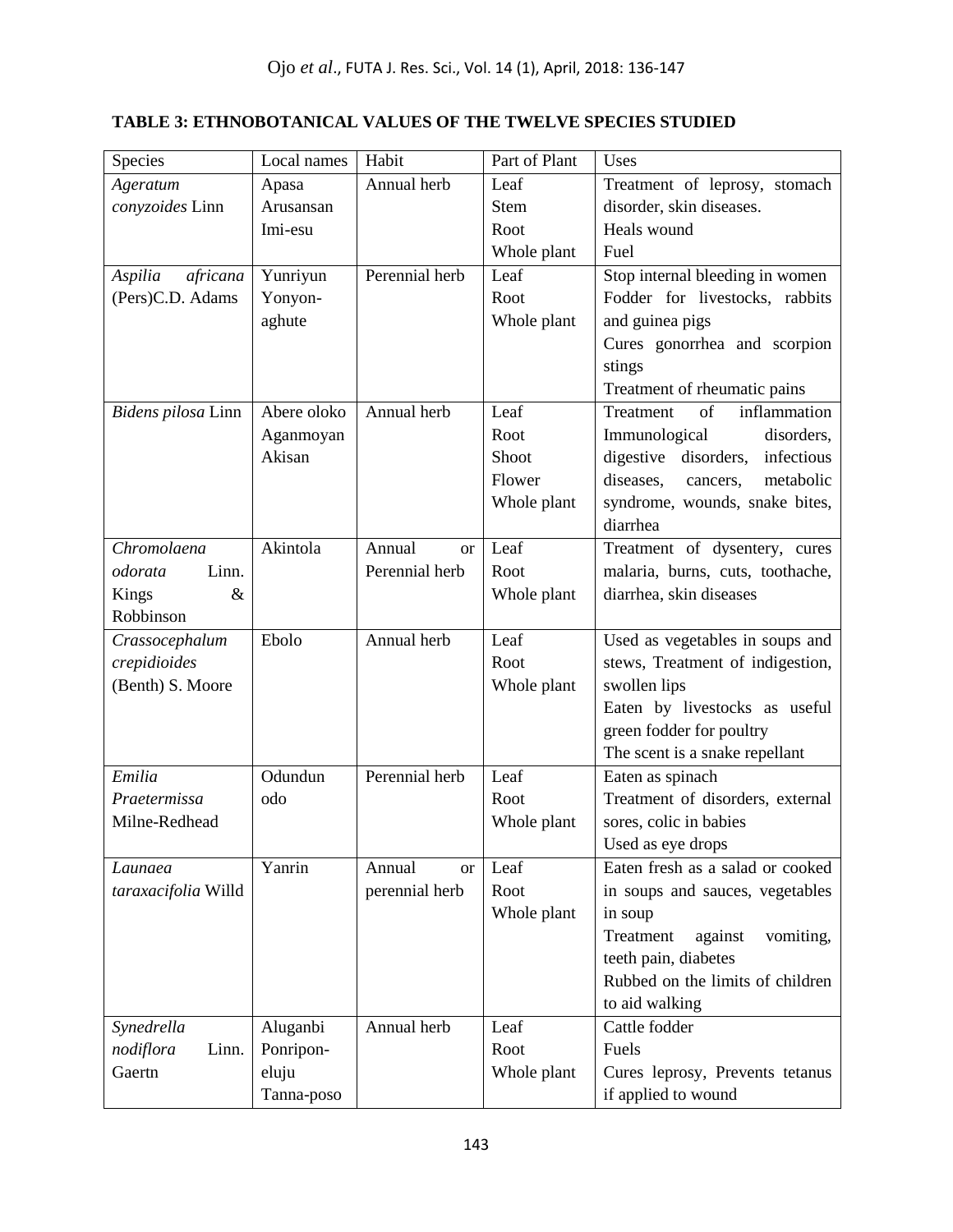| Tithonia           | Agbale     | Perennial weed | Leaf        | of<br>malaria,<br>Treatment         |
|--------------------|------------|----------------|-------------|-------------------------------------|
| diversifolia       | Ogbo       |                | Root        | constipation,<br>stomach<br>pains,  |
| (Hemsl.) A. Gray   |            |                | Whole plant | indigestion, sore throat, liver     |
|                    |            |                |             | pains, wounds                       |
|                    |            |                |             | Mosquito repellant                  |
|                    |            |                |             | Fuel                                |
| Tridax             | Igbalode   | Perennial herb | Leaf        | Cure bleeding, piles, kidney        |
| procumbens Linn.   | Eekule     |                | Flower      | troubles, muscular pains, ear       |
|                    | Muroagun   |                | Whole plant | ache, opthalmia, stomach ache,      |
|                    | Muwagun    |                |             | lessens inflammation, scabies,      |
|                    |            |                |             | eye diseases, Blood purifier,       |
|                    |            |                |             | treats<br>scorpion<br>and<br>snake  |
|                    |            |                |             | poisoning. Leaf juice<br>and        |
|                    |            |                |             | powder is applied on cuts and       |
|                    |            |                |             | parts of skin.                      |
|                    |            |                |             | Fuels                               |
| Vernonia           | Ewuro      | Woody shrub    | Leaf        | Laxative, fertility inducer,        |
| amygdalina<br>Del. | Ewuro jije |                | Root        | Placed on wounds as substitute      |
| Cent               |            |                | Whole plant | for iodine,                         |
|                    |            |                |             | Brewing beer as substitute for      |
|                    |            |                |             | hop,                                |
|                    |            |                |             | Cures stomach ache, ringworm,       |
|                    |            |                |             | diarrhea,<br>malaria,<br>dysentery, |
|                    |            |                |             | hepatitis, cough,                   |
|                    |            |                |             | Use<br>as<br>toothpicks,<br>chewing |
|                    |            |                |             | sticks,                             |
|                    |            |                |             | Fuel                                |
| Vernonia cinerea   | Bojure     | Annual herb    | Flower      | Cures diarrhea, stomach ache,       |
| Linn               | Ewe-oghan  |                | Root        | cough, colic pain, wounds, sores,   |
|                    |            |                | Seeds       | conjunctivitis, eaten as potherb,   |
|                    |            |                | Whole plant | use in seasoning of food            |
|                    |            |                |             | Killing head lice, eczema and       |
|                    |            |                |             | ringworms                           |
|                    |            |                |             | Fuel                                |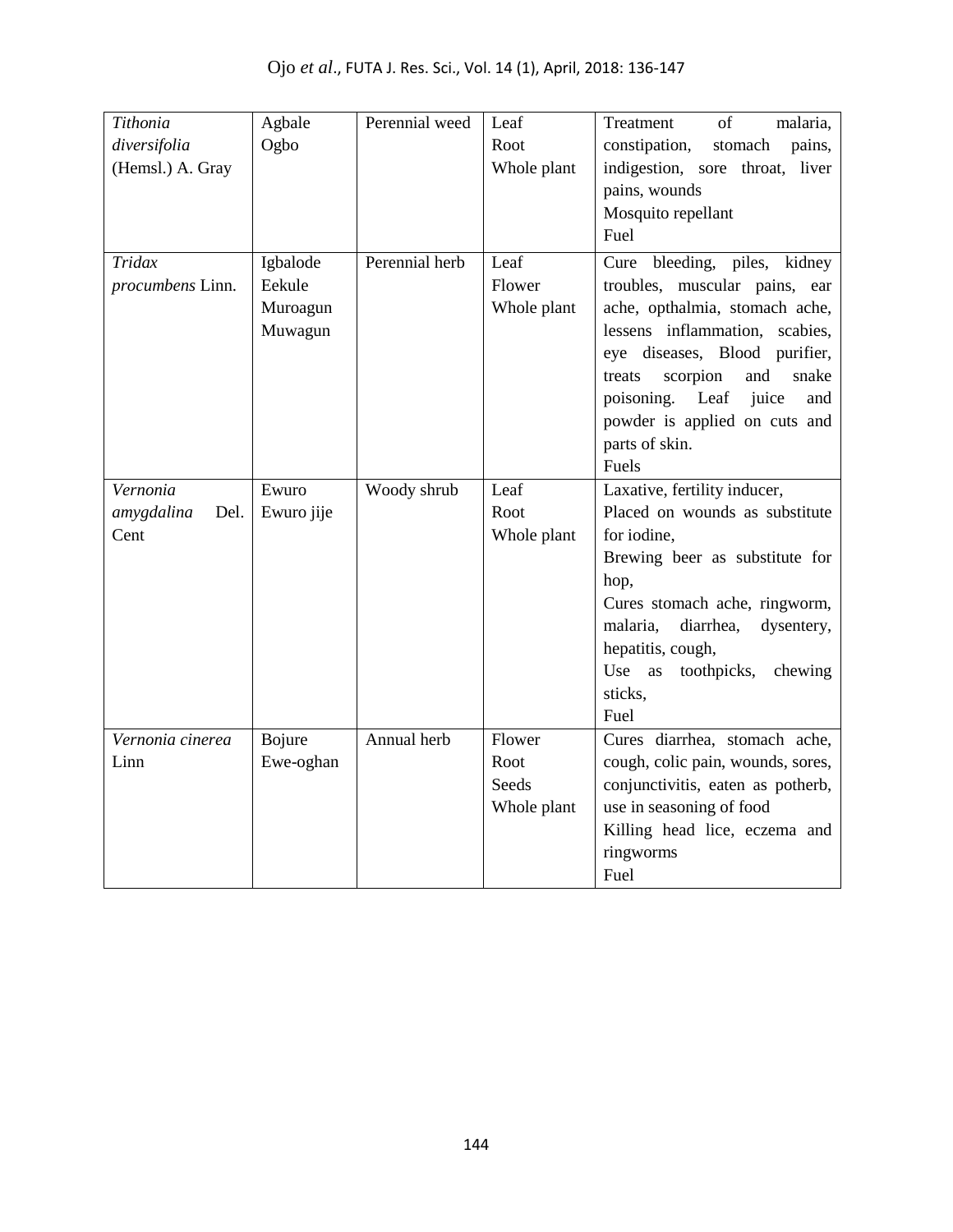### **DISCUSSION**

# **Studies on Floret Number of the Species studied**

Floret number displayed low variability within each species and is statistically species-specific, and thus considered of great diagnostic value in taxonomic evaluation within the tribes of the family Asteraceae. Numbers of floret counted in each species are generally low inspite of variation occurring in capitulum.

The attributes of the florets have been emphasized by plant taxonomists in classification and identification of the Asteraceae (Burtt, 1977). The constancy of the characteristics of florets. Inspite of variation occurring in capitulum character was one reason for the outstanding success of the Asteraceae (Burtt 1977). Klasssen (2009) also reported that the presence or absence of ray florets prove to be one of the most important characters used in delimiting the species in the genus *Pentatrichia* (Asteraceae). Floret number was useful to differentiate and separate some species in the genus *Vernonia* (Ayodele, 1995).

### **Ethnobotanical Studies**

The growing interest in ethnobotany is due, at least in part, to changing attitudes towards traditional people. For during the middle of  $12<sup>th</sup>$ century when it seemed that the world's indigenous people were about to disappear, traditional societies and their knowledge attracted widespread scholarly attention, primarily as part of an anthropological rescue operation (Burch and Ellanna, 1994). Since then, however, many scientists have begun to realize the practical and academic values of ethnobotanical data, and are beginning to acknowledge that traditional people have much to teach Western science. The present study provides information on the indigenous uses of 12 species belonging to Asteraceae family. The important objective of this study was to record the indigenous uses of these plants used by the local people for various purposes.

Ethnobotanical data were gathered on the traditional uses of plant species especially, cough, diarrhea, fever, diabetes, leprosy, sore throat, hepatitis, conjunctivitis, indigestion, sex

problem, inflammation, scorpion stings, kidney stones, headache, malaria, skin disease, itches, snake-bite, wound, vomiting, worm and others. They have faith in the effectiveness of these species studied. An ethnobotanical study of twelve species in the family Asteraceae in Ile-Ife, Osun state, Nigeria was carried out from January 2011 to December 2013. Information gathered through structural questionnaire and interviews shows that in the study area, indigenous people mostly use different plant species for their diseases and ailments. The survey also revealed that different parts of the 12 species are used as medicine for treating various diseases. Leaves of all species studied and roots of 7 species namely *Ageratum conyzoides, Aspilia africana, Crasocephalum crepidioides, Emilia praetermissa, Synedrella nodiflora, Vernonia amygdalina* and *Vernonia cinerea*; the stems of 2 species (*Ageratum conyzoides* and *Vernonia amygdalina*); shoot of 1 species (*Bidens pilosa*); flower of 3 species (*Bidens pilosa*, *Tridax procumbens* and *Vernonia cinerea*) whole plant of 11 species except *Chromolaena odorata* were used in folk medicine. The findings in this study is in consonant with the reports of Ipek Suntar (2014), Lakshman *et al*., (2014).

The indigenous people are out of reach of modern system treatment for their diseases. They largely depend on these plants for traditional system of treatment. These plants are a source of interaction between the people and natural resources of the area. They also depend on family healers, it was noted that people have alternative plants for the treatment of the same disease, it was also observed that many factors are involved in order to access modern healthcare practices in the treatment of diseases of rural areas like, lack of communication facilities, lack of trained doctors, nurses as well as medicines. It is very important that the precious ethnobotanical knowledge about these plants should be transferred to the younger generations. The data may be valuable in the future for pharmacological studies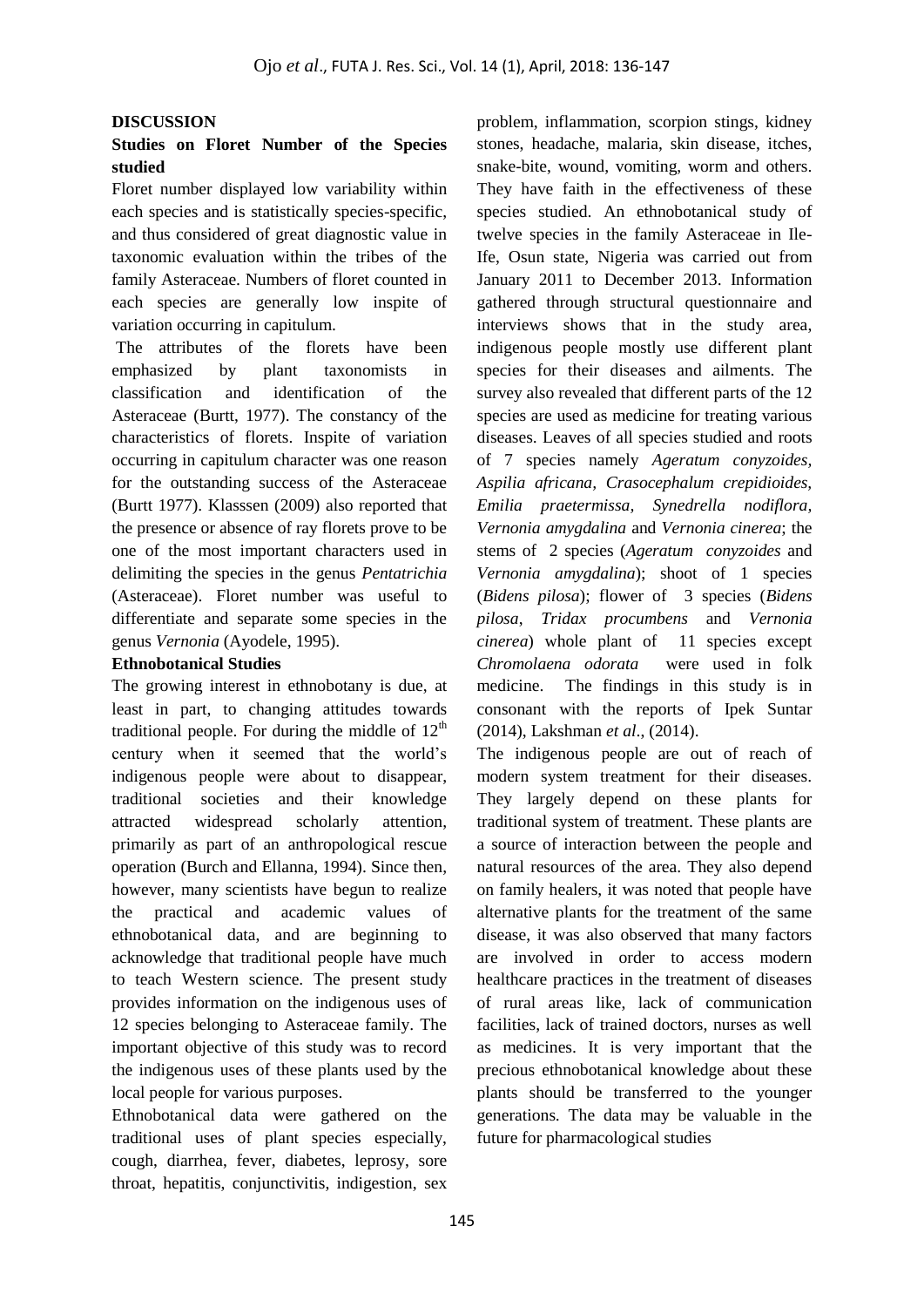## **CONCLUSION**

Asteraceae is an important family for being a valuable and a potential source for the natural products possessing values for healing various source of ailments. This study including ethnonotanical researches and floret studies (biological activity studies) will be useful in providing an ethnopharmacognostical approach for drug discovery and development.

## **REFERENCES**

- **Adedeji, O. and Olawale O. T.** (2008).
	- Biosystematic studies of *Tridax procumbens* Linn (family Asteraceae). B.Sc. Thesis submitted to the Department of Botany, Obafemi Awolowo University, Ile-Ife, Nigeria. (Unpublished).
- **Agharkar S. P.** (1991). Medicinal Plants of Bombay Presidency, Scientific Publishers, Jodhpur, India
- **Ahmed Z. U.** (2008). Encyclopedia of Flora and Fauna of Bangladesh. Asiatic Society of Bangladesh, Dhaka-1000. Bangladesh. 6. 263-359.
- **Alam M. K.** (1992). Medical ethnobotany of the Marma tribe of Bangladesh. *Econ, Bot.*, 46(3): 330-335
- **Anisuzzaman M., Rahman A. H., Harun-Or-Rasihid M., Naderruzzaman A. M. and Islam A. R.** (2007). An Ethnobotanical Study of Madhupur, Tangail. *J. Appl. Sci. Res*., 3(7): 519-530.
- **Ayo**d**ele M. S.** (1995). Studies on the reproductive Biology of *Vernonia* Schreb, (Astereceae). III. Floret shapes/number, pappus types and surface structure among different growth habits. *Comp*. *Newsl*. 26: 26-39.
- **Burch E. S. and Ellanna L. J.** (1994). Introduction. In: Burch E.S., Ellanna L. J. (eds.) Key issues in Hunter- Gatherer Research, *Berg Publishers Inc., Oxford*, 1 – 8.
- **Burkill, H. M.** (1985). The useful plants of West Tropical Africa, *Vol. 2, Royal Botanic Gardens,* Kew, UK.
- **Burtt, B. L.** (1997). Aspects of diversification

in the capitulum. In; Heywood, V.H., Harborne J. B and B L. Turner (Eds.), *The Biology and Chemistry of the Compositae 1,* Academic Press, London and New York. pp  $41 - 59$ .

**Ipek S.** (2014). The medicinal value of Asteraceae Family Plants in terms of Wound healing activity. *FABAD J. pharm. Sci.* 39; 21 – 31.

**Isawumi, M. A.** (1996). Flora micro character and Taxonomy of genus *Tithonia* in Nigeria *Comp*. *Newsl* 29; 31-35

**Jain S. K. (**1996). Glimpses of Indian Ethnobotany, Oxford & IBH Publishing Co. New Delhi, Bombay, Calcuta.

**Khan M. S., Hassan M. A. and Uddin M. Z.** (2002). Ethnobotanical survey in Rema-Kalenga Wildlife Sanctuary (Habiganj) in Bangladesh*. Bangladesh J. Plant Taxon.* 9(1): 51-60.

- **Klaassen E. S., Kwenbeya E. G. and E. Maass.** (2009). A taxonomic review of the genus *Pentatriachia* (Asteraceae). *South Africa Journal of Botany*. Vol. 75; 153 - 164
- **Koche D. K., Shirsat R. P., Imran M. N., Zingare A. K. and Donode K. A.** (2008). Ethnobotanical and Ethnomedicinal Survey of Nagzira Wild Life Sanctuary, Distinct Gondia (M.S.) India-Part I. Ethnobotanical leaflets, 12:56-69.

**Lakshman H. C., Tanzima Yeasmin and Gabriel K. P.** (2014). Herbs of Asteraceae and their ethano-medicinal uses in Dermatological problems. *J. bio-sci* 22; 127 – 129

- Palombo E. A. (2011). Traditional medicinal plant extracts and natural products with activity against oral bacteria: potential application in the prevention and treatment of oral diseases. *Evidence-Based complimentary and Alternative Medicine*, Hindawi Publishing.
- **Rahman A. H., Anisuzzaman M., Haider S. A. Ahmed F., Islam A. R. and Zaman A. N.** (2008). Study of Medicinal Plants in the Graveyards of Rajshahi City. *Res. Jour. Of Agric. Biol*. Sci. 4(1): 70- 74.